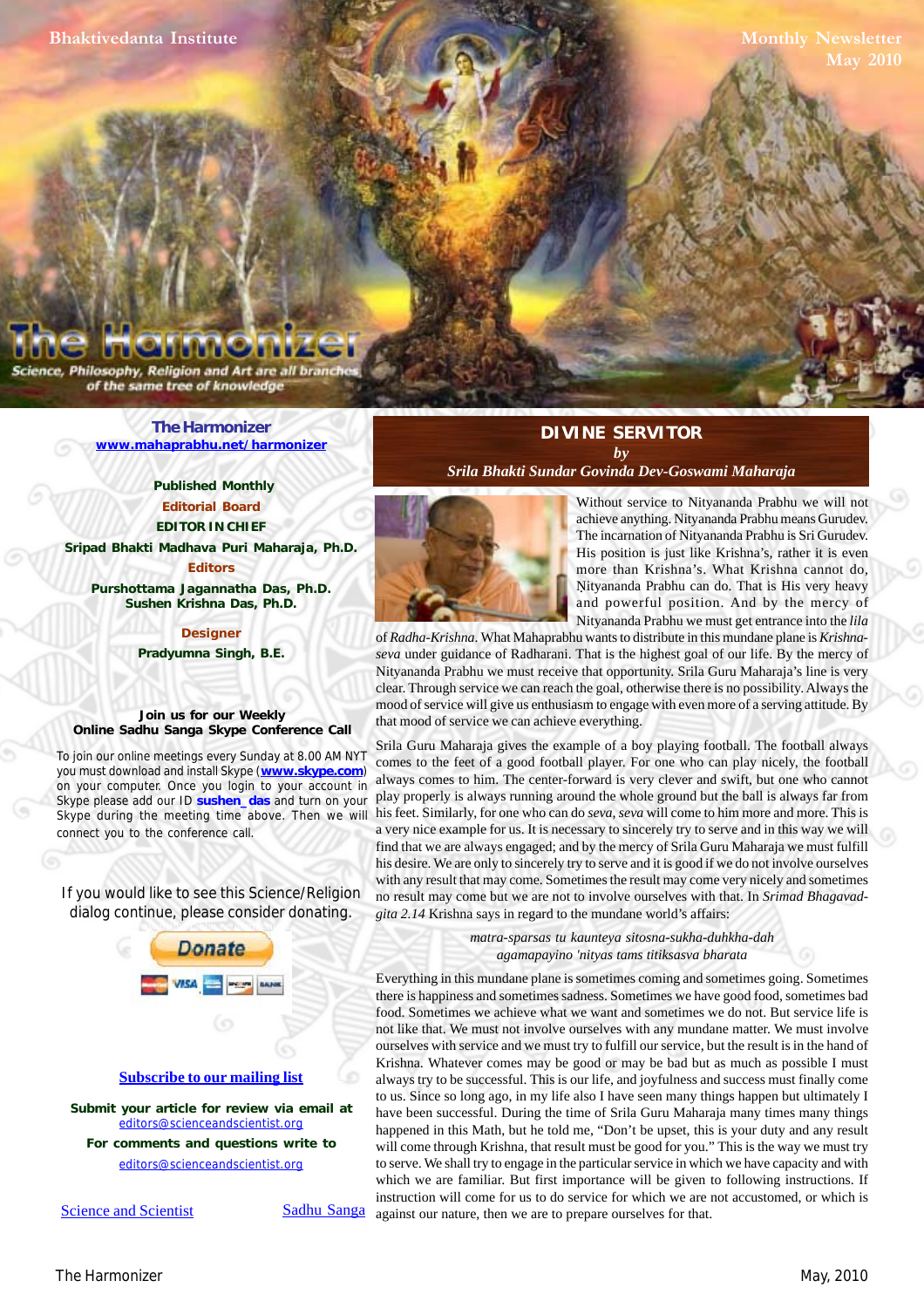# **SPIRITUAL EVOLUTION-EVOLUTION OF CONSCIOUSNESS AND TRANSMIGRATION OF THE SOUL (***VEDANTIC* **PERSPECTIVE)**

*by*

*[Srila Bhaktisvarupa Damodara Maharaja \(T. D. Singh, Ph.D.\)](http://groups.google.co.in/group/Online_Sadhu_Sanga/web/affectionate-guardians)*



*Vedantic* science describes evolution as the journey of the innumerable conscious particles of life (souls or spiritons) in time and space as they travel from one form of body to another under the laws of *karma* (cause and effect). Each living entity's degree or level of consciousness, *guna* (quality) and *karma* (activity) will determine the direction of his evolutionary path. Darwin's mistake was that he could not conceive the ex-

istence of consciousness or a spiritual soul. Thus, *Vedanta* does not accept Darwin's theory of evolution. Under normal circumstances, consciousness evolves linearly as well as step-wise. The different bodies or forms to accommodate a specific conscious being are already arranged by nature within a cosmic plan *(mayadhyaksena prakrtih – Bhagavad-Gita 9.10).* As stated before, *Brahma Vaivarta Purana* describes as, *asitim caturas caiva laksams tan jiva-jatisu bhramadbhih purusaih prapyam manusyam janma-paryayat,* meaning there are 8,400,000 forms of life and one gets the human form of life after having changed 8.0x106 other forms of life. Furthermore, *Padma Purana* gives a detailed statement regarding different forms of life as follows:

*jalaja nava-laksani sthavara laksa-vimsati krmayo rudra-sankhyakah paksinam dasa laksanam trimsal-laksani pasavah catur-laksani manusah*



**Translation:** There are 900,000 forms of life in the water, and 2,000,000 forms of trees and other plants. Then, there are 1,100,000 species of small living beings, insects and reptiles, and 1,000,000 species of birds. Finally, there are 3,000,000 varieties of beasts and 400,000 human species.

The biological forms impose a limitation in the development of consciousness. Therefore, different degrees of consciousness are expressed through these different bodies. *Vedanta* divides the degrees of consciousness into five broad categories: *acchadita* (covered), *sankucita* (shrunken), *mukulita* (budding), *vikacita* (blooming) and *purnavikacita* (fully bloomed).<sup>1</sup>

Trees and plants, for example, are almost inert. They fall into the category of 'covered consciousness'. However, when we observe them carefully, we see that they have a limited consciousness. Jagadish Chandra Bose reported that plants have consciousness.2 Other living entities, such as worms, insects, and other animals are in 'shrunken consciousness'. They are not as covered as plants, but their consciousness is not fully developed either.

Human beings have 'budding consciousness'. A bud appears shrunken, but it has the potential to bloom into a flower. Human consciousness has similar potential. So, human beings have the innate ability to develop their consciousness to an almost unlimited extent, up to the point of knowing the Absolute Truth. Other species do not have this special ability. That is why *Vedanta* declares that the human form of life is the most elevated and inquiry into the *Brahman,* the Absolute Truth, God is especially meant for the human form of life.

Consciousness continues to evolve in this way because the goal of life is to attain the *saccidananda* state of consciousness. Thus, in *Vedanta*, life is distinct from the material bodies it inhabits. In the human form of life, when one begins to sincerely inquire about *Brahman,* Absolute Truth, God, one's bud-like spiritual consciousness begins to expand or evolve. That is the 'blooming' state of consciousness. When as a result of his inquiry, he practices regulated spiritual discipline, he evolves further and further. Finally, he attains complete transcendental realization, God consciousness, the 'fully bloomed' state of consciousness.

In *Vedic* cosmology, there are periodic cycles known as *yuga* cycles (ages) and creation and annihilation of the material world along with living beings take place continuously like changes of seasons. There are four *yugas* in each *yuga* cycle namely, *Satya, Treta, Dvapara* and *Kali* and the seeds of life, spiritons are injected by the Supreme Lord into the womb of material nature. When the appropriate cosmic cycle appears, many different biological forms manifest in that particular *yuga* cycle. Also according to *Vedanta*, since all biological forms have already been existing in subtle states, either manifested or unmanifested, embodied life on earth would start, in principle, from any organism-bacteria, plants, birds, animals, human beings, etc., according to the subtle laws of *karma.* Thus, *Vedantic* cosmology supports the simultaneous manifestation of many organisms. This principle is in direct contradiction with the Darwinian paradigm.

If the existence of the soul or 'spiriton' is recognized in Darwinian paradigm then the spiritual paradigm of *Vedanta* could integrate the Darwinian paradigm. Thus the missing element in neo-Darwinian paradigm or molecular biology is the spiritual soul or 'spiriton'. However, in *vedantic* paradigm, consciousness evolves and the biological forms are designed in such a way that each form can accommodate the evolving conscious level of the living entity. This process is also known as the transmigration of the soul.

During the life of each universe, by the *karma* of the conscious living beings, some living forms manifest in certain periods of the different *kalpas*<sup>3</sup> and some may not. Also, there are partial and complete annihilations of the universe bringing catastrophes in which a whole group of living forms can disappear. Thus, in the *Vedantic* account of cosmology, it is reasonable to assume that one will be unable to find a systematic account of universal or global history in fossil records. In the *Vedantic* model, the disappearance of the giant lizards, or dinosaurs, which is still a mystery to Western science, is not unreasonable.

## .**References:**

- 1. Srila Bhaktivinoda Thakura (1896), *Jaiva-Dharma*, Chapter, 16, (translated by the author from the original Bengali) 3rd Edition 2002, Sree Chaitanya Gaudeya Math (Reg)*.*
- 2. "… In many other ways we are able to find that the plant has a heart that beats continuously as long as life remains." [Cf. Dibakarsen and Ajoy Kumar Chakraborty, *J.* c. *Bose Speaks,* Puthipatra, Calcutta, 2000, pp.153, 195-200.]
- 3. 1000 cycles of four *yugas* (ages).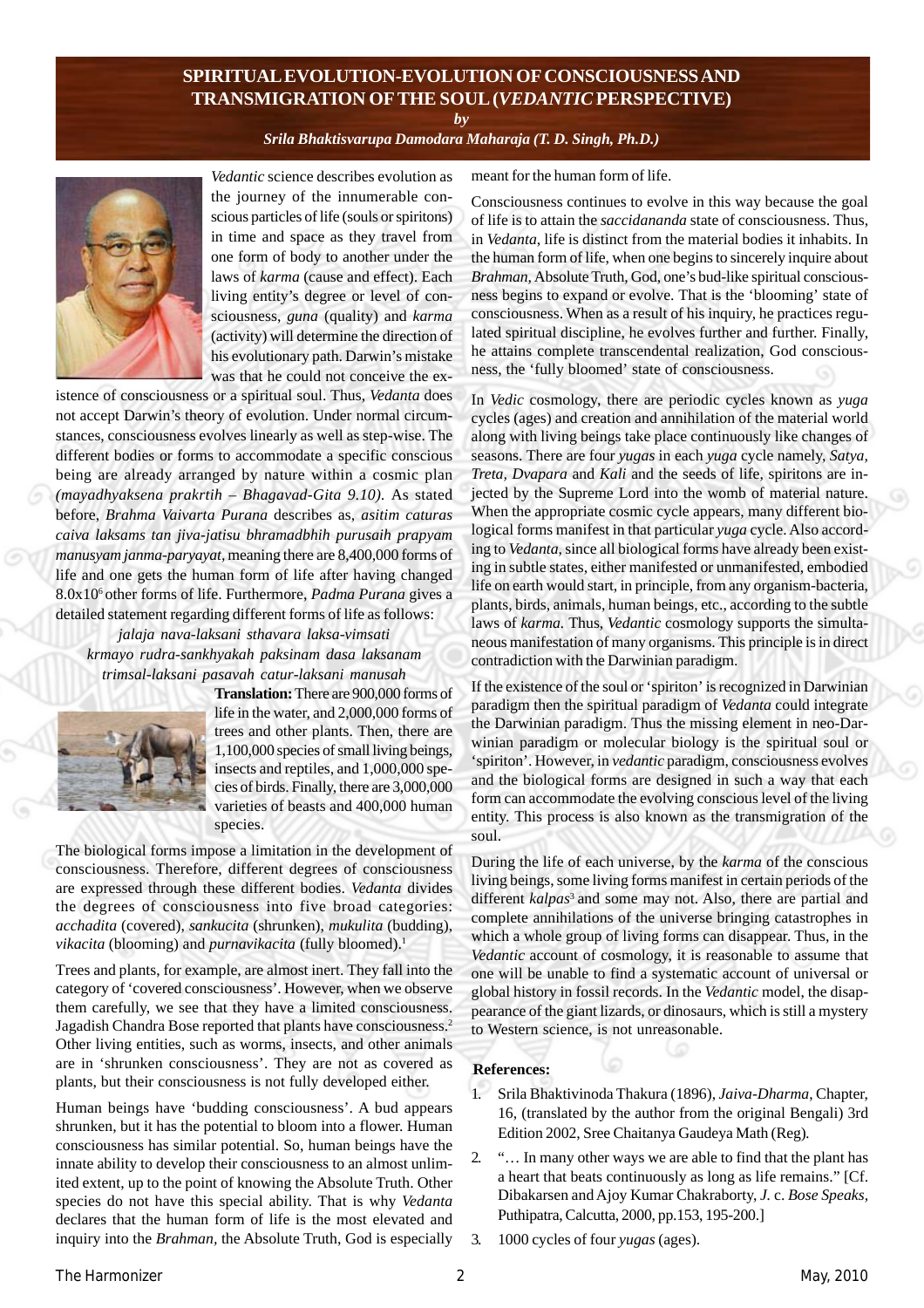#### **CONNECTION BETWEEN DETERMINATION AND NEGATION**

*by [Sripad Bhakti Madhava Puri Maharaja, Ph.D](http://groups.google.co.in/group/Online_Sadhu_Sanga/web/affectionate-guardians)***.**



# **Complementarity**

Niels Bohr gave us the model of the atom as having a central nucleus around which electrons were circulating in stable orbits. He also gave us the complementarity principle that states that the mutually exclusive wave and corpuscular nature of light were not merely contradictory but complementary descrip-

tions. Field theory considers light as a continuous wave phenomenon with a wavelength and frequency, while quantum theory considers its corpuscular nature as a discrete packet of energy called a photon. Thus we actually have an opposition of a continuous-discontinuous description concerning the fundamental nature of light. In line with what we have been discussing about the nature of reality as having an intrinsic polar nature, we have yet another confirmation at even the atomic level of investigation. This harks back to Kant's "Critique of Pure Reason" where in his second antinomy he tried to show that the continuous and discontinuous descriptions of the cosmos were both possible although they were mutually exclusive of each other. Kant tried to demonstrate that this was a limitation of the way we think about the world, i.e. a defect of reason since the world is obviously content to go on as a single reality regardless of how we understand it. But we are showing here that our understanding of the world does not have to be antagonistic to it if we understand it properly. For Kant, opposites merely exclude one another. We are claiming that not only do they exclude each other but also they depend upon each other for either to exist at all.

Although we started out with a broad concept of distinct and inseparable elements, we are now able to narrow this down to a more specific principle. All of the instances we have discussed so far involved a specific kind of distinction, namely, opposites. Distinction may be related to things that are not opposites.



For instance, a pencil is not an elephant. Non-opposing distinctions like this are called mere varieties and not oppositions. Such varieties have a unity that is much more complex than the simple polarity we are investigating. Distinct opposites are therefore the specific inseparable unities that we are actually concerned with. This requires that we have to look more at the concept of things rather than the things themselves in order to understand their opposition. It would be hard to understand the opposite of a pencil if we looked around to find out which of the various items in our room would correspond to that. The concept of pencil, however, would indicate to us that it is a writing instrument. The associated object of writing is what is written. And this would certainly be the negation of the pencil, even tangibly, especially if you did a lot of writing!

What we are trying to convey here is that it is the CONCEPT of things that is the main principle we have been discussing in all of the examples mentioned so far. Subject and object are general concepts, and although they may refer to specific things such as an individual person as subject and a particular object of the world they are nonetheless concepts that can in general refer to any individual or any object. Thus a concept is a universal or thought. But this would be a one-sided view of the concept – wouldn't it? If we considered the concept only in its universality we would be guilty of neglecting its necessary opposite – the particular. It is here that we can see the power and the difficulty that the consistent application of polarity presents us with. Thinking wants to rest on one's hard-earned conclusions and stop there and relish its victory. But in our newfound polar reality that will not be possible. We can not be satisfied until we have a complete, well-rounded understanding. A half circle will not do, we have to come full circle and consider all the sides.

Finally, before we get to the scientific considerations of all this, we will mention the inseparable distinction between knowledge and what is known. This will be especially important in our discussion of the Phenomenology. Knowledge cannot exist independently of what is known, and the known is not independent of our knowledge of it. This simple point is often overlooked, especially in understanding the relation of knowledge to the Absolute Truth.

#### **Everything is contradictory.**

Opposites are clearly distinct entities or concepts for us, but it may not be so clear why they are inseparably related to one another. Logically speaking, one is the negation of the other. Thus night is not day, subject is not object, etc. And this negation is mutual, so that in general if we say that A is not B, then B is not A is true as well. Before we can say anything about differences between A and B, however, we want to know what A is itself. All we know about A is that it is A, or  $A = A$ . If we look carefully at what we just said (or wrote) we just introduced a distinction in A. First of all we mentioned "what we know about A" and secondly we said "it is A." To "know" A implies that there is A and there is our knowing about it. This means the knowledge of A and the A itself which is known are distinct from each other. The statement "it is A" implies that we come upon an indeterminate "it" and determine it to be A. We mean to express an identity but we introduce distinction. This is also true when we state  $A = A$ . First of all, to talk about equality means that comparison is involved. We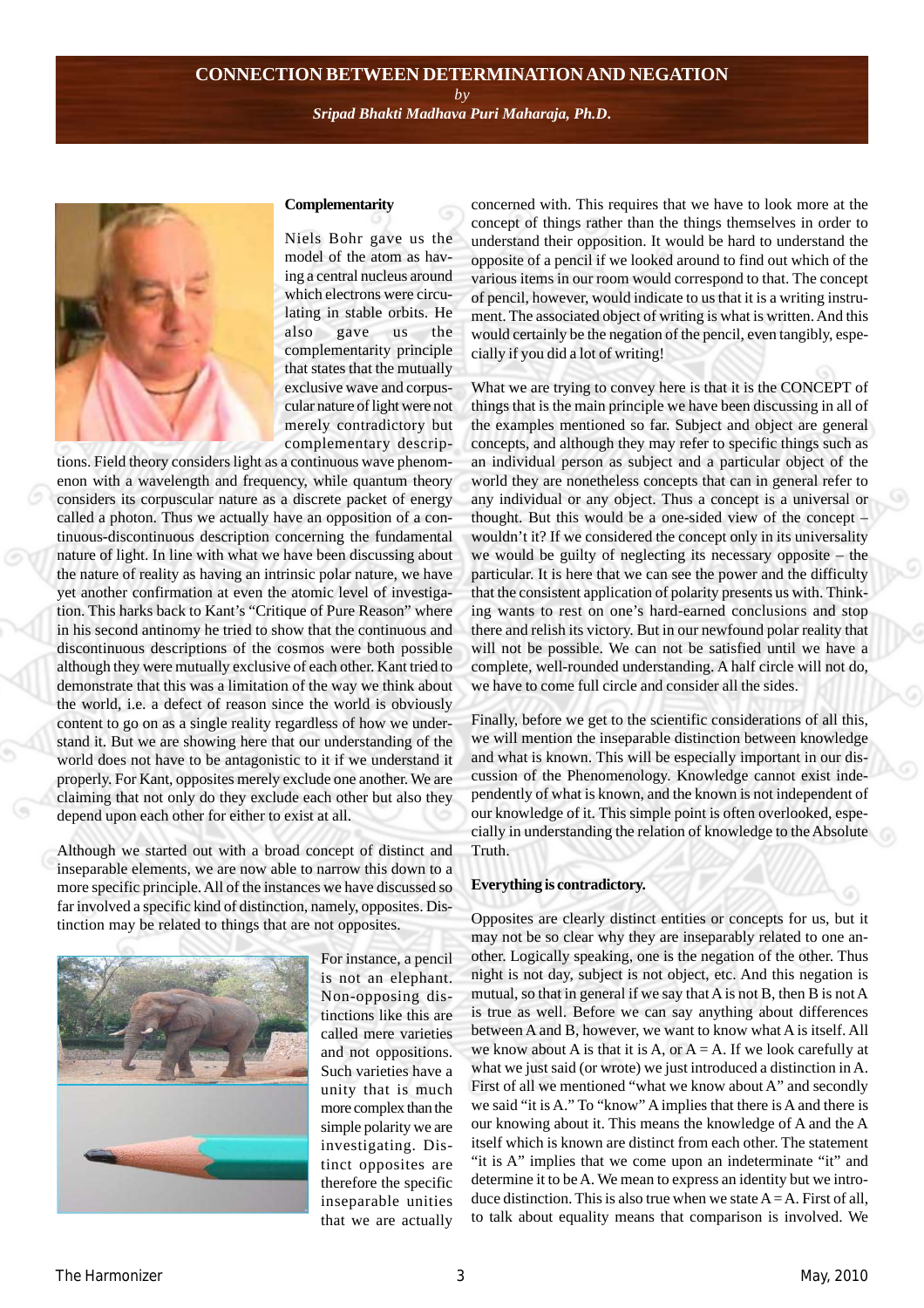have to have at least two things to determine whether they are equal or not. So what two things are being compared when we say  $A = A$ ? Basically what we are saying is this: this thing that we call A or name A, corresponds with what we mean by A. Thus it is really a relation of the being of A with the thought of A.

Certainly this is very abstract, so lets bring it into practical perspective. If someone asked you to identify yourself, what would you do? You can't just say, I am I, when you want to prove your identity to someone outside yourself. Even within yourself you are making a distinction. The "I am" part implies the being of yourself, and the last I implies the part of you that is aware of that being of yourself, and the whole statement is the fact that they are equal to each other. But for others some document or something different from yourself needs to be presented. In either case difference is involved in establishing identity.

In general, propositions are in the form: Subject is predicate. Thus in the proposition "Man is mortal," Man is the subject and mortal is the predicate. The predicate describes the subject in some specific way. The predicate can thus also be called a determination of the subject. For example, "the table is green" means that we have determined the color of the table as being green. We may also determine it as being hard, or smooth, etc. Determination is a word that is often found in Hegel's books, so we want to have a clear idea of what this word implies. A "termination" means an end or negation. Thus to terminate a project means to stop or put an end to it. The termination of a table would be the edge of it, etc. In this sense, termination can also mean limit, or where a thing ends. If we draw a square, the outside lines are the limit of the square or where the square is not. In that sense the limit is the negation of the square, or termination of it. In the same sense "determination" is a termination, limit or negation of something. Thus to determine that the table is green is to limit the table to that particular color out of all the possible colors. In that case it is likewise a negation of all other colors except green. In fact to call an object a table is in this sense to determine it as a table or to negate all other possible objects in the universe besides table. So when we come upon an object and ask, "What is it," the indeterminate "it" which may be anything (because it is at first undetermined) must be determined. In other words, all other possibilities except one must be negated, to say, "It is a table." The indeterminate "it" is negated as indeterminate to become the determinate, in this case, table.

This is an important point, because what we are saying here is that the complete whole is being negated in order to establish a part of it as a whole. The complete whole contains the table as one of its parts. To extract that part from the whole and "see" it as a whole in itself requires negation of the greater whole. This is something cognitive psychologists deal with everyday, and which philosophers forget everyday. It is not only the positive presence of an object that is to be understood, but the negation of the whole is also an essential part of every object. As a "part" an entity has a being that is FOR the whole that it is part of. In other words its being is not considered separately from that of the being of the complete whole. When this entity or part is considered apart from the complete whole, as a whole in itself, then its being in itself is to be apprehended. Thus being in itself refers to determinate being. We have to terminate the continuity of the specific part within the unity of the complete whole in order to separate it out or extract it for consideration as a whole itself. This is determination or negation of the part's connection to the complete whole. However, we must note that the complete whole does not thereby

suffer a diminution by this extraction. In other words, although determination may be likened to a cutting out of, say a table, from the complete whole, it is not that a hole is left in the complete whole where the table was. The complete whole remains as it was with the part in tact, for this is the meaning of the COMPLETE whole.

Being in itself, or determinate being, is being that has been cut off from its unity with the complete whole. Because it is limited or negated, i.e. terminates at specific boundaries, it is finite. In order for the part to be considered a whole in itself, the complete whole of which it is a part has to be negated. So we can say that the part negates the complete whole. At the same time, however, the complete whole also negates the part since they are different from each other. When the complete whole negates the part, the part becomes transformed into a whole itself. When the part negates the complete whole, the complete whole remains as it was before the negation, complete in itself. So we have a case where there is reciprocal negation but the results in each case are fundamentally different. In negating the part a transformation occurs, while in negating the complete whole we get the complete whole back again. Negation should produce something different or contrary to what was negated, however, in the case of the complete whole the negation or what is other than (or if we think spatially – "outside") the complete whole is the same as the original complete whole. When we try to go "outside" of something but find the same thing there as "inside" have we really gone outside at all? Such a situation in which we find the same thing inside as outside, in which the other is the same thing as that which it is other to is called the infinite, or literally non-finite. The infinite is nonfinite because there are no boundaries, no limits, no place where it is not or where it is finished, finite or fini – ended. At the same time it does not thereby exclude negation. It is rather negation that establishes it as infinite, because it is only by negation that we apprehend that the infinite is indeed infinite or that which becomes other to itself and yet remains itself in such "othering." This means that the other or negation is present in the infinite. If we think about this carefully, it also means that the finite is present in the infinite, because other implies distinction, and distinction implies definite boundaries or finitude. This, however, should not be confusing to us because if we remember the polar nature of reality that we first discussed, the infinite and finite cannot exist independently from one another if either is to make sense. They must be interpenetrating and interdependent as we are seeing here at a more detailed level of investigation. There is still a deeper level yet, but we will get to that.



It seems like we would have to do a lot of work simply to say, "It is a table!" Perhaps you will never look at "it" in quite the same way again. Logically, negation of the complete whole is what is implied. Practically speaking, if you asked someone to pick up a cup, they would have to be